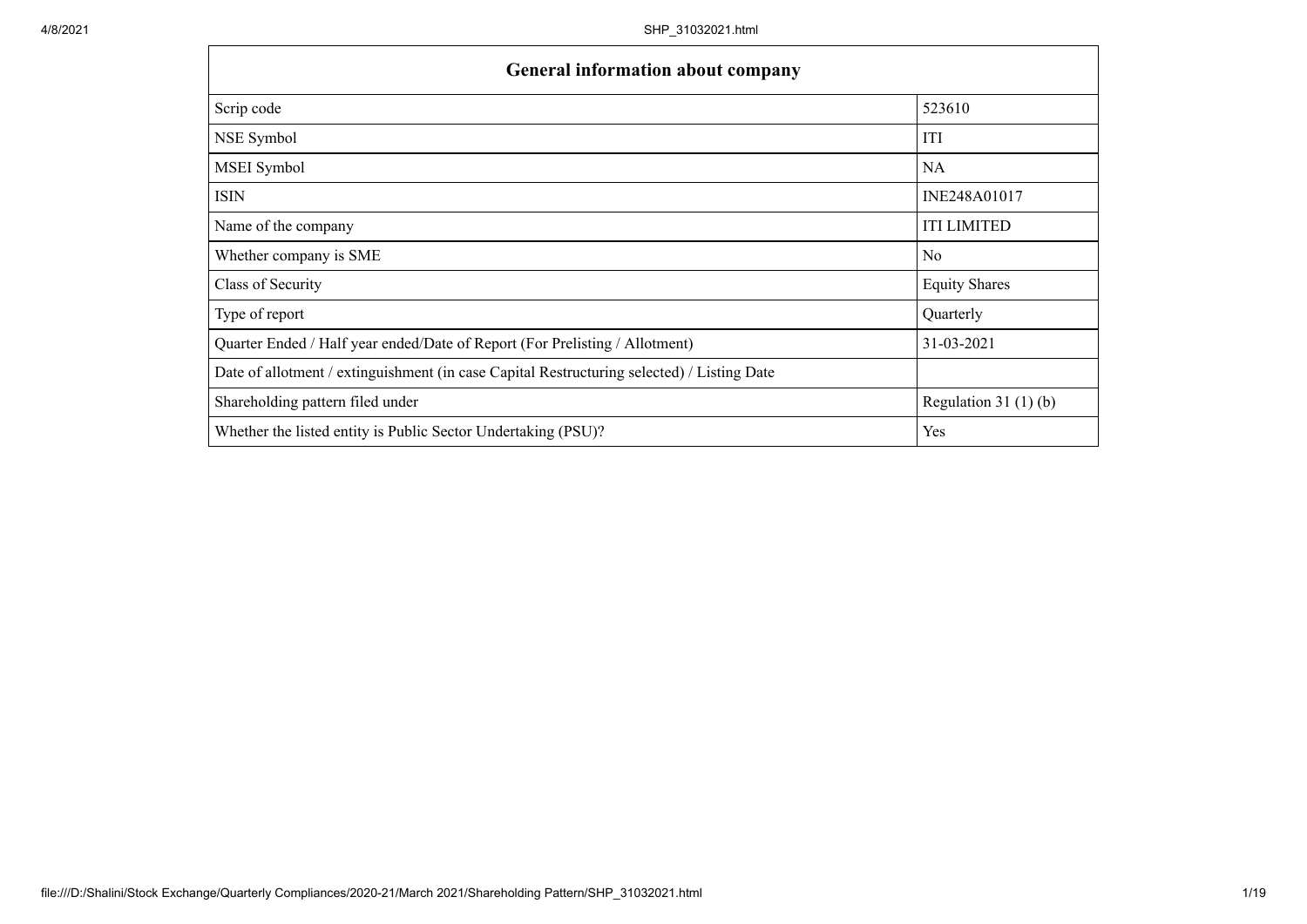|                | <b>Declaration</b>                                                                        |                |                                |                       |                             |  |  |  |
|----------------|-------------------------------------------------------------------------------------------|----------------|--------------------------------|-----------------------|-----------------------------|--|--|--|
| Sr.<br>No.     | Particular                                                                                | Yes/No         | Promoter and<br>Promoter Group | Public<br>shareholder | Non Promoter-<br>Non Public |  |  |  |
|                | Whether the Listed Entity has issued any partly paid up shares?                           | N <sub>o</sub> | N <sub>o</sub>                 | N <sub>o</sub>        | No                          |  |  |  |
| $\overline{2}$ | Whether the Listed Entity has issued any Convertible Securities<br>റ                      | No             | No                             | N <sub>0</sub>        | N <sub>0</sub>              |  |  |  |
| 3              | Whether the Listed Entity has issued any Warrants?                                        | N <sub>o</sub> | No.                            | N <sub>o</sub>        | N <sub>o</sub>              |  |  |  |
| 4              | Whether the Listed Entity has any shares against which<br>depository receipts are issued? | N <sub>0</sub> | No                             | No                    | No.                         |  |  |  |
| 5              | Whether the Listed Entity has any shares in locked-in?                                    | Yes            | Yes                            | N <sub>o</sub>        | N <sub>o</sub>              |  |  |  |
| 6              | Whether any shares held by promoters are pledge or otherwise<br>encumbered?               | No             | No                             |                       |                             |  |  |  |
| 7              | Whether company has equity shares with differential voting<br>rights?                     | N <sub>0</sub> | No                             | <b>No</b>             | No                          |  |  |  |
| 8              | Whether the listed entity has any significant beneficial owner?                           | N <sub>0</sub> |                                |                       |                             |  |  |  |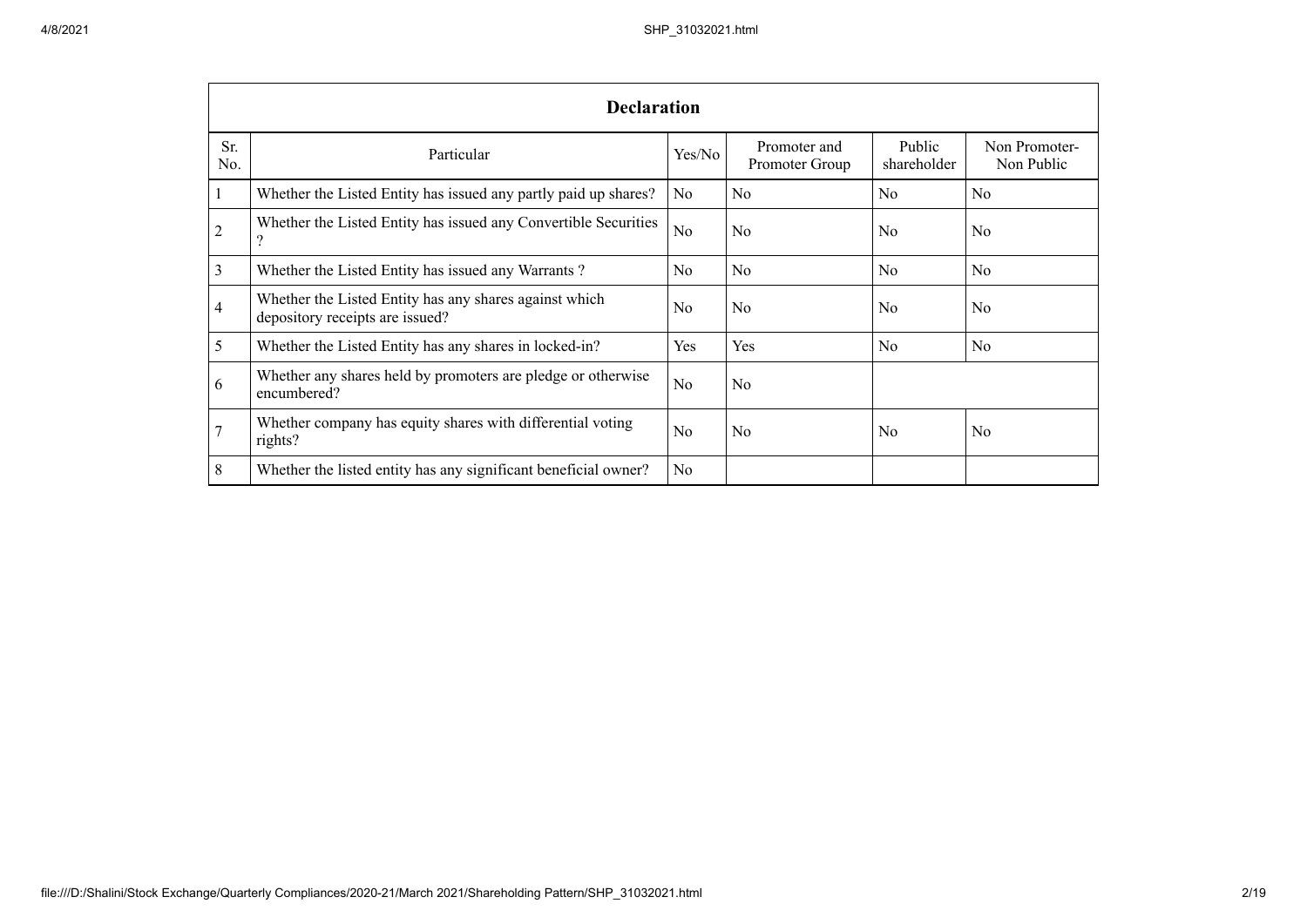|                               | <b>Table I - Summary Statement holding of specified securities</b> |                                  |                                        |                           |                                                                  |                                                               |                                                                                                                              |                                                                  |               |           |                      |
|-------------------------------|--------------------------------------------------------------------|----------------------------------|----------------------------------------|---------------------------|------------------------------------------------------------------|---------------------------------------------------------------|------------------------------------------------------------------------------------------------------------------------------|------------------------------------------------------------------|---------------|-----------|----------------------|
| Category<br>of<br>(I)<br>(II) | Category                                                           |                                  | No. of                                 | No. Of<br>Partly<br>paid- | No. Of<br>shares<br>underlying<br>Depository<br>Receipts<br>(VI) | Total nos.<br>shares held<br>$(VII) =$<br>$(IV)+(V)+$<br>(VI) | Shareholding<br>as a % of total<br>no. of shares<br>(calculated as<br>per SCRR,<br>1957) (VIII)<br>As a $%$ of<br>$(A+B+C2)$ | Number of Voting Rights held in each class<br>of securities (IX) |               |           |                      |
|                               | shareholder                                                        | Nos. Of<br>shareholders<br>(III) | fully paid<br>up equity<br>shares held | up<br>equity              |                                                                  |                                                               |                                                                                                                              | No of Voting (XIV) Rights                                        |               |           | Total as a           |
|                               |                                                                    |                                  | (IV)                                   | shares<br>held<br>(V)     |                                                                  |                                                               |                                                                                                                              | Class eg:<br>X                                                   | Class<br>eg:y | Total     | $\%$ of<br>$(A+B+C)$ |
| (A)                           | Promoter<br>$\&$<br>Promoter<br>Group                              | $\overline{c}$                   | 841010919                              |                           |                                                                  | 841010919                                                     | 90.09                                                                                                                        | 841010919                                                        |               | 841010919 | 90.09                |
| (B)                           | Public                                                             | 75984                            | 92511950                               |                           |                                                                  | 92511950                                                      | 9.91                                                                                                                         | 92511950                                                         |               | 92511950  | 9.91                 |
| (C)                           | Non<br>Promoter-<br>Non Public                                     |                                  |                                        |                           |                                                                  |                                                               |                                                                                                                              |                                                                  |               |           |                      |
| (C1)                          | <b>Shares</b><br>underlying<br><b>DRs</b>                          |                                  |                                        |                           |                                                                  |                                                               |                                                                                                                              |                                                                  |               |           |                      |
| (C2)                          | Shares held<br>by<br>Employee<br>Trusts                            |                                  |                                        |                           |                                                                  |                                                               |                                                                                                                              |                                                                  |               |           |                      |
|                               | Total                                                              | 75986                            | 933522869                              |                           |                                                                  | 933522869                                                     | 100                                                                                                                          | 933522869                                                        |               | 933522869 | 100                  |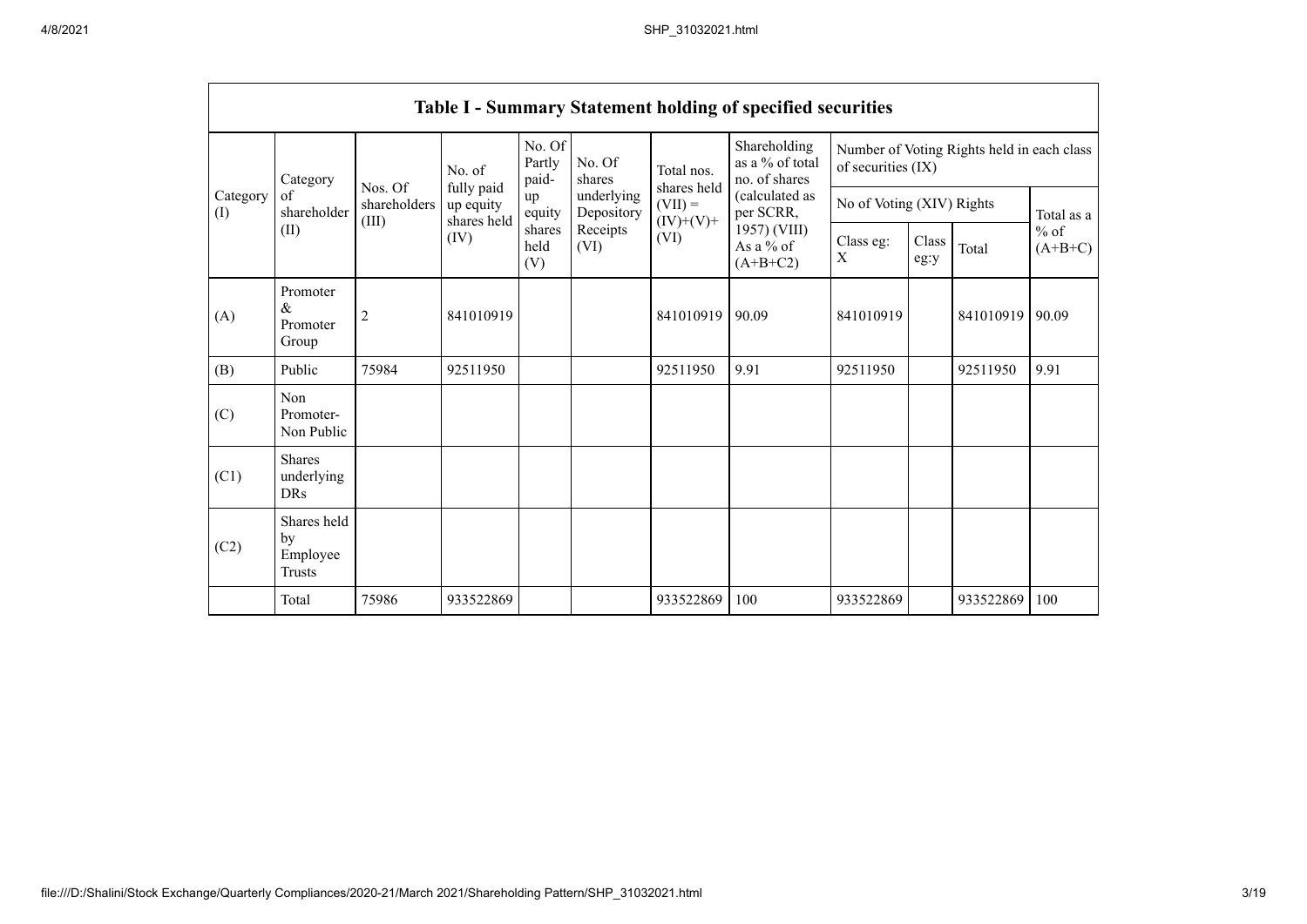|                 | Table I - Summary Statement holding of specified securities |                                                                                              |                                       |                                                                                                                         |                                                                                                                                                                                         |                                     |                                                         |                                                                               |                                                  |                                       |
|-----------------|-------------------------------------------------------------|----------------------------------------------------------------------------------------------|---------------------------------------|-------------------------------------------------------------------------------------------------------------------------|-----------------------------------------------------------------------------------------------------------------------------------------------------------------------------------------|-------------------------------------|---------------------------------------------------------|-------------------------------------------------------------------------------|--------------------------------------------------|---------------------------------------|
| Category<br>(1) | Category<br>of<br>shareholder<br>(II)                       | No. Of<br>Shares<br>Underlying<br>Outstanding<br>convertible<br>securities<br>$(X_i)$<br>(X) | No. of<br><b>Shares</b><br>Underlying | No. Of<br><b>Shares</b><br>Underlying<br>Outstanding<br>convertible<br>securities and<br>No. Of<br>Warrants (Xi)<br>(a) | Shareholding, as<br>a % assuming full<br>conversion of<br>convertible<br>securities (as a<br>percentage of<br>diluted share<br>capital) $(XI)$ =<br>$(VII)+(X)$ As a %<br>of $(A+B+C2)$ | Number of Locked<br>in shares (XII) |                                                         | Number of<br><b>Shares</b><br>pledged or<br>otherwise<br>encumbered<br>(XIII) |                                                  | Number of<br>equity shares<br>held in |
|                 |                                                             |                                                                                              | Outstanding<br>Warrants               |                                                                                                                         |                                                                                                                                                                                         | No. $(a)$                           | As a<br>$%$ of<br>total<br><b>Shares</b><br>held<br>(b) | No.<br>(a)                                                                    | As a<br>$%$ of<br>total<br>Shares<br>held<br>(b) | dematerialized<br>form $(XIV)$        |
| (A)             | Promoter<br>$\&$<br>Promoter<br>Group                       |                                                                                              |                                       |                                                                                                                         | 90.09                                                                                                                                                                                   | 840698419                           | 99.96                                                   |                                                                               |                                                  | 841010919                             |
| (B)             | Public                                                      |                                                                                              |                                       |                                                                                                                         | 9.91                                                                                                                                                                                    |                                     |                                                         |                                                                               |                                                  | 91873596                              |
| (C)             | Non<br>Promoter-<br>Non Public                              |                                                                                              |                                       |                                                                                                                         |                                                                                                                                                                                         |                                     |                                                         |                                                                               |                                                  |                                       |
| (C1)            | <b>Shares</b><br>underlying<br><b>DRs</b>                   |                                                                                              |                                       |                                                                                                                         |                                                                                                                                                                                         |                                     |                                                         |                                                                               |                                                  |                                       |
| (C2)            | Shares held<br>by<br>Employee<br><b>Trusts</b>              |                                                                                              |                                       |                                                                                                                         |                                                                                                                                                                                         |                                     |                                                         |                                                                               |                                                  |                                       |
|                 | Total                                                       |                                                                                              |                                       |                                                                                                                         | 100                                                                                                                                                                                     | 840698419                           | 90.06                                                   |                                                                               |                                                  | 932884515                             |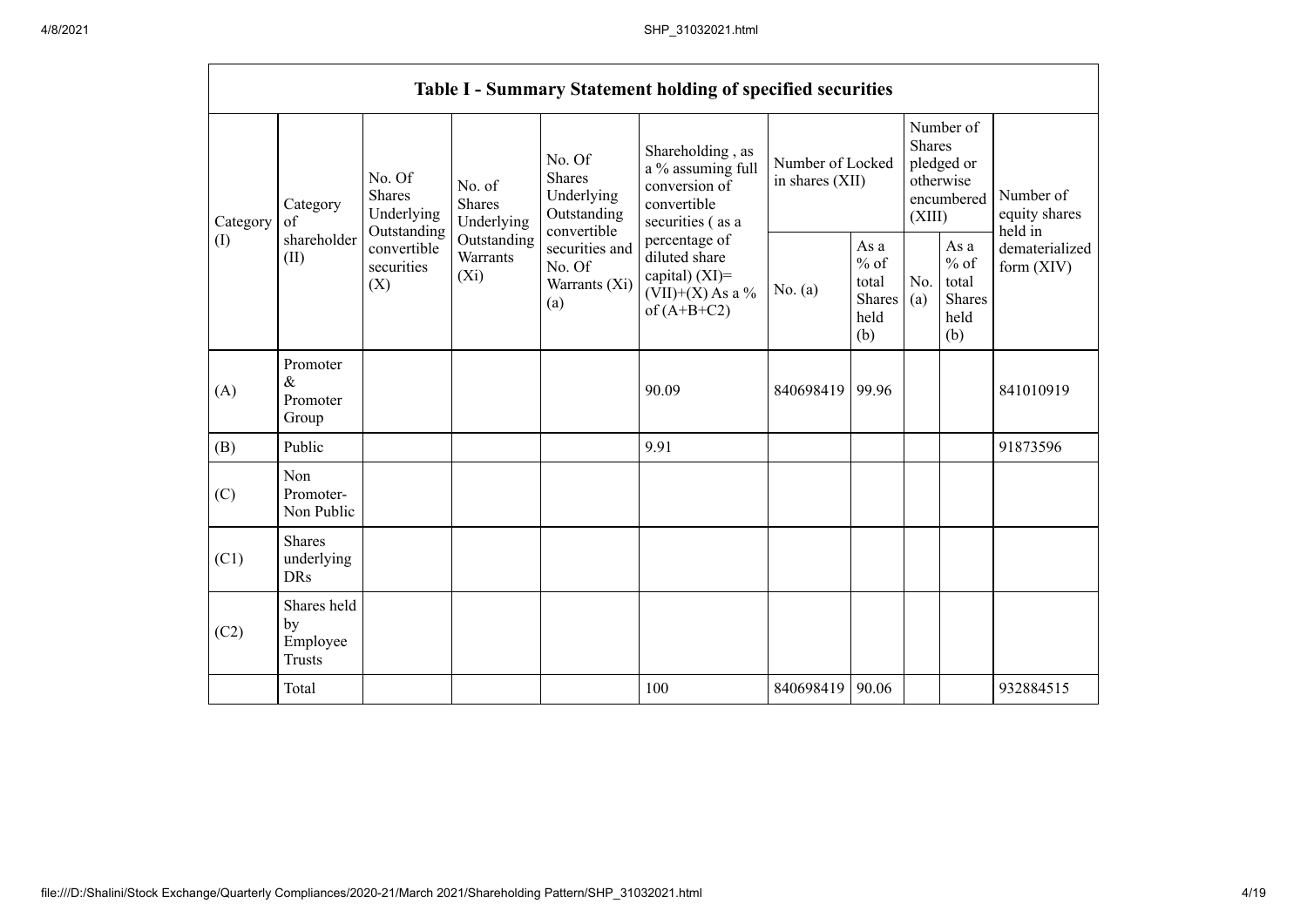|                                                                                                | Table II - Statement showing shareholding pattern of the Promoter and Promoter Group |                                  |                                                          |                                 |                                    |                                        |                                                                              |                           |               |                                      |                                 |
|------------------------------------------------------------------------------------------------|--------------------------------------------------------------------------------------|----------------------------------|----------------------------------------------------------|---------------------------------|------------------------------------|----------------------------------------|------------------------------------------------------------------------------|---------------------------|---------------|--------------------------------------|---------------------------------|
|                                                                                                | Category &<br>Name of the<br>Shareholders<br>(I)                                     | Nos. Of<br>shareholders<br>(III) | No. of<br>fully paid<br>up equity<br>shares held<br>(IV) | No.<br>Of                       | No. Of                             |                                        | Shareholding<br>as a % of<br>total no. of<br>shares<br>(calculated<br>as per | class of securities (IX)  |               | Number of Voting Rights held in each |                                 |
| Sr.                                                                                            |                                                                                      |                                  |                                                          | Partly<br>paid-<br>up           | shares<br>underlying<br>Depository | Total nos.<br>shares held<br>$(VII) =$ |                                                                              | No of Voting (XIV) Rights |               |                                      | Total<br>as a $\%$              |
|                                                                                                |                                                                                      |                                  |                                                          | equity<br>shares<br>held<br>(V) | Receipts<br>(VI)                   | $(IV)+(V)+$<br>(VI)                    | SCRR,<br>1957) (VIII)<br>As a % of<br>$(A+B+C2)$                             | Class eg: X               | Class<br>eg:y | Total                                | of<br>Total<br>Voting<br>rights |
| $\boldsymbol{\rm{A}}$                                                                          | Table II - Statement showing shareholding pattern of the Promoter and Promoter Group |                                  |                                                          |                                 |                                    |                                        |                                                                              |                           |               |                                      |                                 |
| (1)                                                                                            | Indian                                                                               |                                  |                                                          |                                 |                                    |                                        |                                                                              |                           |               |                                      |                                 |
| (b)                                                                                            | Central<br>Government/<br><b>State</b><br>Government(s)                              | $\overline{c}$                   | 841010919                                                |                                 |                                    | 841010919 90.09                        |                                                                              | 841010919                 |               | 841010919 90.09                      |                                 |
| Sub-Total<br>(A)(1)                                                                            |                                                                                      | $\overline{2}$                   | 841010919                                                |                                 |                                    | 841010919 90.09                        |                                                                              | 841010919                 |               | 841010919 90.09                      |                                 |
| (2)                                                                                            | Foreign                                                                              |                                  |                                                          |                                 |                                    |                                        |                                                                              |                           |               |                                      |                                 |
| Total<br>Shareholding<br>of Promoter<br>and<br>Promoter<br>Group $(A)=$<br>$(A)(1)+(A)$<br>(2) |                                                                                      | 2                                | 841010919                                                |                                 |                                    | 841010919 90.09                        |                                                                              | 841010919                 |               | 841010919 90.09                      |                                 |
| $\, {\bf B}$                                                                                   | Table III - Statement showing shareholding pattern of the Public shareholder         |                                  |                                                          |                                 |                                    |                                        |                                                                              |                           |               |                                      |                                 |
| (1)                                                                                            | Institutions                                                                         |                                  |                                                          |                                 |                                    |                                        |                                                                              |                           |               |                                      |                                 |
| (a)                                                                                            | Mutual Funds                                                                         | 6                                | 39944                                                    |                                 |                                    | 39944                                  | $\boldsymbol{0}$                                                             | 39944                     |               | 39944                                | $\overline{0}$                  |
| (e)                                                                                            | Foreign<br>Portfolio<br>Investors                                                    | $\overline{4}$                   | 147667                                                   |                                 |                                    | 147667                                 | 0.02                                                                         | 147667                    |               | 147667                               | 0.02                            |
| (f)                                                                                            | Financial<br>Institutions/<br><b>Banks</b>                                           | 16                               | 31695                                                    |                                 |                                    | 31695                                  | $\theta$                                                                     | 31695                     |               | 31695                                | $\boldsymbol{0}$                |
|                                                                                                |                                                                                      |                                  |                                                          |                                 |                                    |                                        |                                                                              |                           |               |                                      |                                 |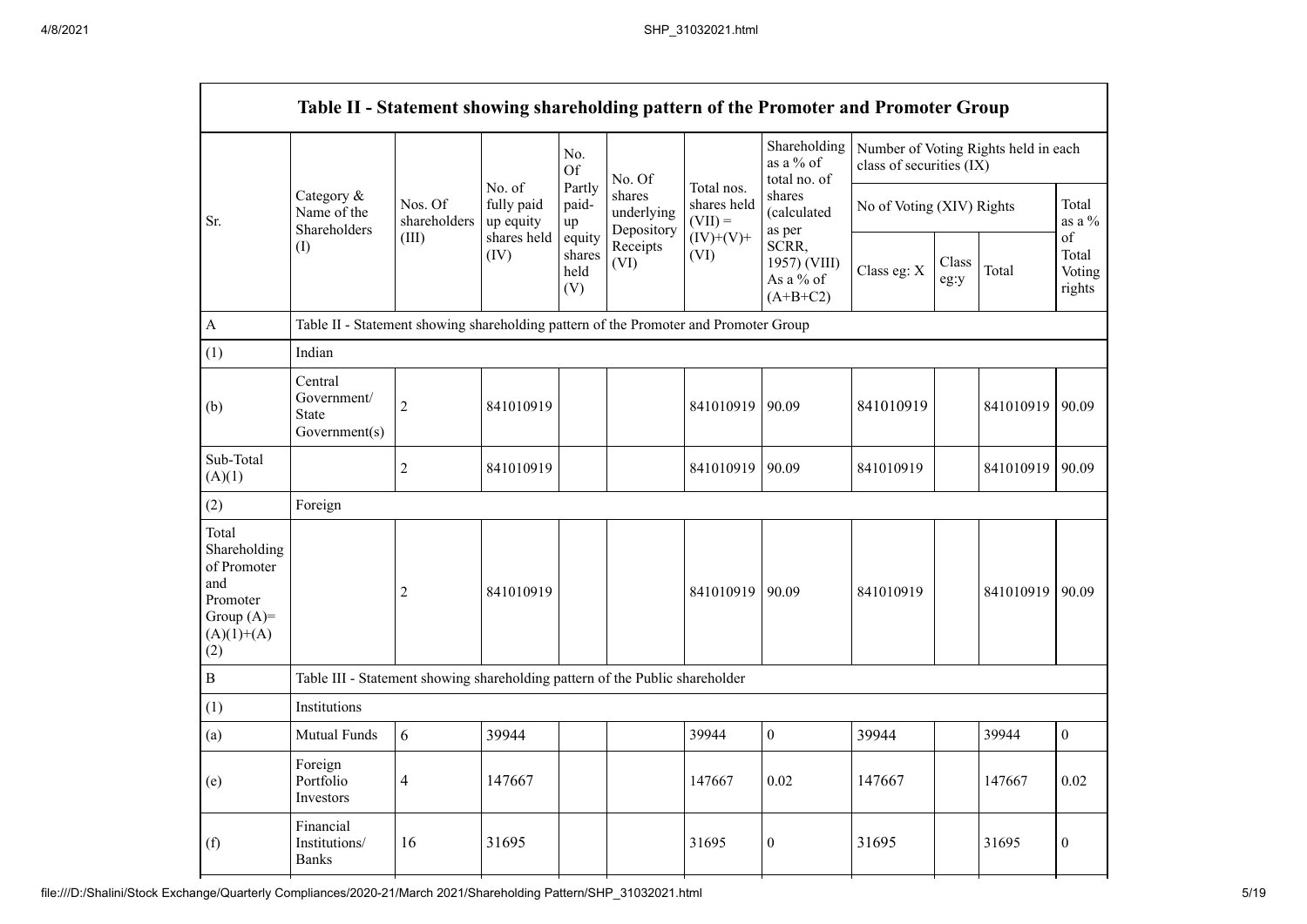4/8/2021 SHP\_31032021.html

| (g)                                                                         | Insurance<br>Companies                                                                                                 | $\mathbf{1}$ | 800                                                                                           |  | 800       | $\boldsymbol{0}$ | 800       | 800       | $\boldsymbol{0}$ |  |  |  |
|-----------------------------------------------------------------------------|------------------------------------------------------------------------------------------------------------------------|--------------|-----------------------------------------------------------------------------------------------|--|-----------|------------------|-----------|-----------|------------------|--|--|--|
| Sub-Total<br>(B)(1)                                                         |                                                                                                                        | 27           | 220106                                                                                        |  | 220106    | 0.02             | 220106    | 220106    | 0.02             |  |  |  |
| (2)                                                                         | Central<br>Government/<br><b>State</b><br>Government(s)/<br>President of<br>India                                      |              | 72292640                                                                                      |  | 72292640  | 7.74             | 72292640  | 72292640  | 7.74             |  |  |  |
| Sub-Total<br>(B)(2)                                                         |                                                                                                                        | 1            | 72292640                                                                                      |  | 72292640  | 7.74             | 72292640  | 72292640  | 7.74             |  |  |  |
| (3)                                                                         | Non-institutions                                                                                                       |              |                                                                                               |  |           |                  |           |           |                  |  |  |  |
| (a(i))                                                                      | Individuals -<br>i.Individual<br>shareholders<br>holding<br>nominal share<br>capital up to<br>Rs. 2 lakhs.             | 75456        | 17942035                                                                                      |  | 17942035  | 1.92             | 17942035  | 17942035  | 1.92             |  |  |  |
| (a(ii))                                                                     | Individuals - ii.<br>Individual<br>shareholders<br>holding<br>nominal share<br>capital in<br>excess of Rs. 2<br>lakhs. | 30           | 1302824                                                                                       |  | 1302824   | 0.14             | 1302824   | 1302824   | 0.14             |  |  |  |
| (e)                                                                         | Any Other<br>(specify)                                                                                                 | 470          | 754345                                                                                        |  | 754345    | 0.08             | 754345    | 754345    | 0.08             |  |  |  |
| Sub-Total<br>(B)(3)                                                         |                                                                                                                        | 75956        | 19999204                                                                                      |  | 19999204  | 2.14             | 19999204  | 19999204  | 2.14             |  |  |  |
| <b>Total Public</b><br>Shareholding<br>$(B)=(B)(1)+$<br>$(B)(2)+(B)$<br>(3) |                                                                                                                        | 75984        | 92511950                                                                                      |  | 92511950  | 9.91             | 92511950  | 92511950  | 9.91             |  |  |  |
| $\mathbf C$                                                                 |                                                                                                                        |              | Table IV - Statement showing shareholding pattern of the Non Promoter- Non Public shareholder |  |           |                  |           |           |                  |  |  |  |
| Total (<br>$A+B+C2$ )                                                       |                                                                                                                        | 75986        | 933522869                                                                                     |  | 933522869 | 100              | 933522869 | 933522869 | 100              |  |  |  |
| Total                                                                       |                                                                                                                        | 75986        | 933522869                                                                                     |  | 933522869 | 100              | 933522869 | 933522869 | 100              |  |  |  |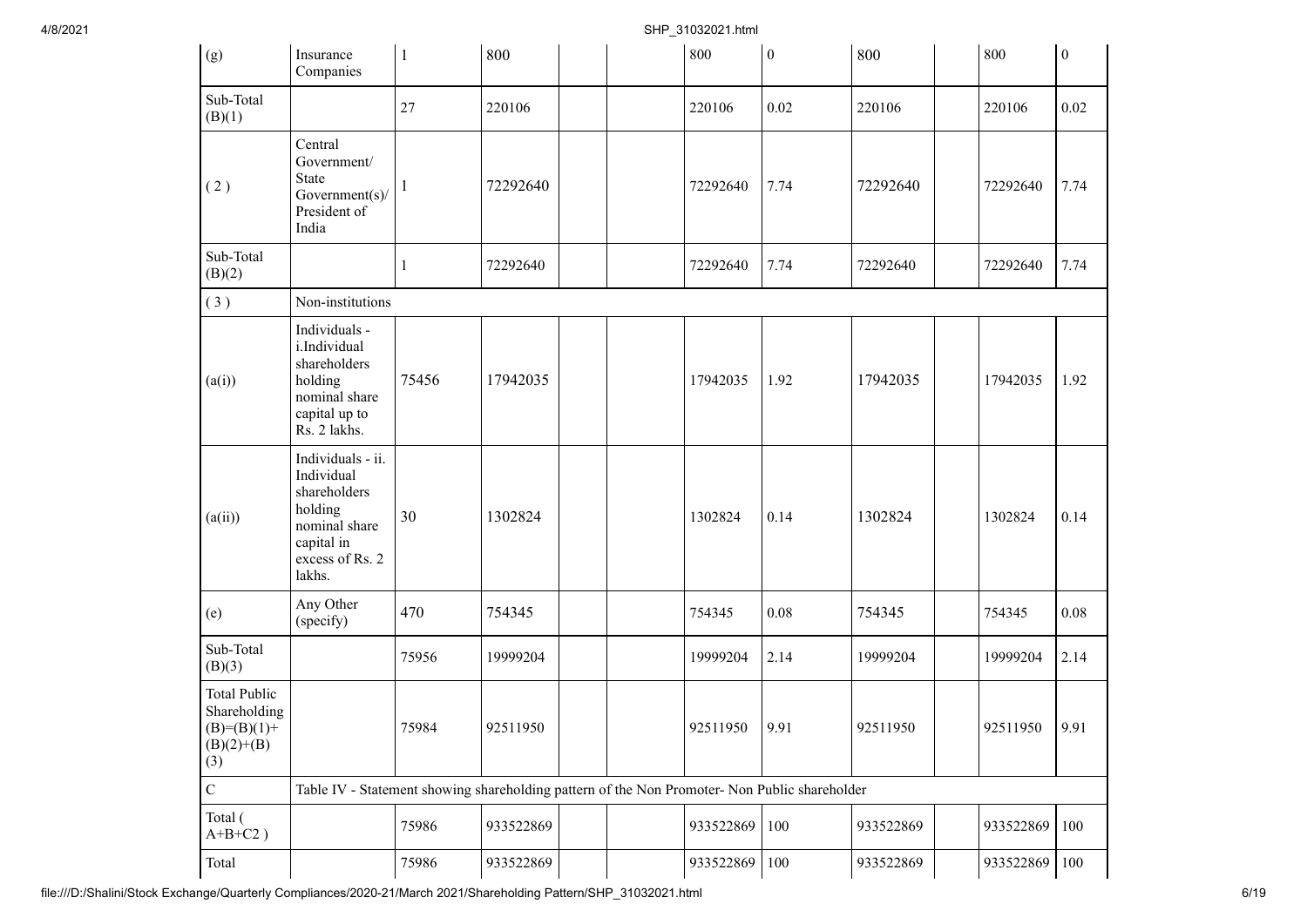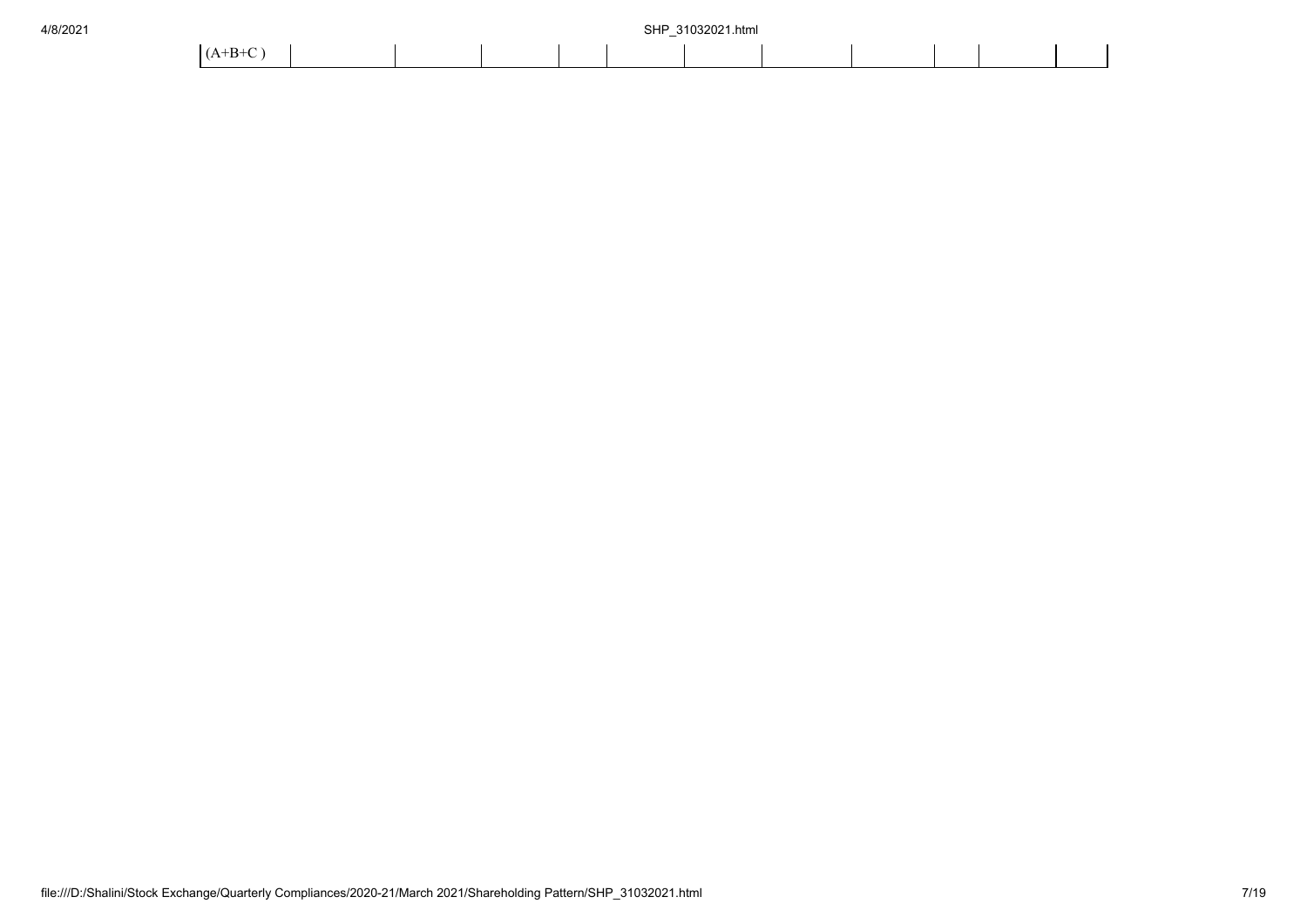|                                                                                             |                                                                                                                                                                                                                                                                                                                                                                                                                                                                                        |           | Table II - Statement showing shareholding pattern of the Promoter and Promoter Group |                                     |                                       |                                                                  |  |                  |
|---------------------------------------------------------------------------------------------|----------------------------------------------------------------------------------------------------------------------------------------------------------------------------------------------------------------------------------------------------------------------------------------------------------------------------------------------------------------------------------------------------------------------------------------------------------------------------------------|-----------|--------------------------------------------------------------------------------------|-------------------------------------|---------------------------------------|------------------------------------------------------------------|--|------------------|
|                                                                                             | Shareholding, as<br>No. Of<br>a % assuming full<br><b>Shares</b><br>No. Of<br>No. of<br>conversion of<br><b>Shares</b><br>Underlying<br>Shares<br>convertible<br>Underlying<br>Outstanding<br>Underlying<br>securities (as a<br>convertible<br>Outstanding<br>Outstanding<br>percentage of<br>securities and<br>convertible<br>Warrants<br>diluted share<br>securities<br>No. Of<br>capital) $(XI)$ =<br>$(X_i)$<br>(X)<br>Warrants (Xi)<br>$(VII)+(X)$ As a %<br>(a)<br>of $(A+B+C2)$ |           |                                                                                      | Number of Locked<br>in shares (XII) |                                       | Number of Shares<br>pledged or<br>otherwise<br>encumbered (XIII) |  | Number of        |
| Sr.                                                                                         |                                                                                                                                                                                                                                                                                                                                                                                                                                                                                        | No. $(a)$ | As a<br>$%$ of<br>total<br><b>Shares</b><br>held<br>(b)                              | No.<br>(a)                          | As a % of total<br>Shares held<br>(b) | equity shares<br>held in<br>dematerialized<br>form (XIV)         |  |                  |
| A                                                                                           |                                                                                                                                                                                                                                                                                                                                                                                                                                                                                        |           | Table II - Statement showing shareholding pattern of the Promoter and Promoter Group |                                     |                                       |                                                                  |  |                  |
| (1)                                                                                         | Indian                                                                                                                                                                                                                                                                                                                                                                                                                                                                                 |           |                                                                                      |                                     |                                       |                                                                  |  |                  |
| (b)                                                                                         |                                                                                                                                                                                                                                                                                                                                                                                                                                                                                        |           | 90.09                                                                                | 840698419                           | 99.96                                 |                                                                  |  | 841010919        |
| Sub-Total<br>(A)(1)                                                                         |                                                                                                                                                                                                                                                                                                                                                                                                                                                                                        |           | 90.09                                                                                | 840698419                           | 99.96                                 |                                                                  |  | 841010919        |
| (2)                                                                                         | Foreign                                                                                                                                                                                                                                                                                                                                                                                                                                                                                |           |                                                                                      |                                     |                                       |                                                                  |  |                  |
| Total<br>Shareholding<br>of Promoter<br>and Promoter<br>Group $(A)=$<br>$(A)(1)+(A)$<br>(2) |                                                                                                                                                                                                                                                                                                                                                                                                                                                                                        |           | 90.09                                                                                | 840698419                           | 99.96                                 |                                                                  |  | 841010919        |
| $\overline{B}$                                                                              |                                                                                                                                                                                                                                                                                                                                                                                                                                                                                        |           | Table III - Statement showing shareholding pattern of the Public shareholder         |                                     |                                       |                                                                  |  |                  |
| (1)                                                                                         | Institutions                                                                                                                                                                                                                                                                                                                                                                                                                                                                           |           |                                                                                      |                                     |                                       |                                                                  |  |                  |
| (a)                                                                                         |                                                                                                                                                                                                                                                                                                                                                                                                                                                                                        |           | $\boldsymbol{0}$                                                                     |                                     |                                       |                                                                  |  | 39944            |
| (e)                                                                                         |                                                                                                                                                                                                                                                                                                                                                                                                                                                                                        |           | 0.02                                                                                 |                                     |                                       |                                                                  |  | 147667           |
| (f)                                                                                         |                                                                                                                                                                                                                                                                                                                                                                                                                                                                                        |           | $\boldsymbol{0}$                                                                     |                                     |                                       |                                                                  |  | 9995             |
| (g)                                                                                         |                                                                                                                                                                                                                                                                                                                                                                                                                                                                                        |           | $\boldsymbol{0}$                                                                     |                                     |                                       |                                                                  |  | $\boldsymbol{0}$ |
| Sub-Total<br>(B)(1)                                                                         |                                                                                                                                                                                                                                                                                                                                                                                                                                                                                        |           | 0.02                                                                                 |                                     |                                       |                                                                  |  | 197606           |
|                                                                                             |                                                                                                                                                                                                                                                                                                                                                                                                                                                                                        |           |                                                                                      |                                     |                                       |                                                                  |  |                  |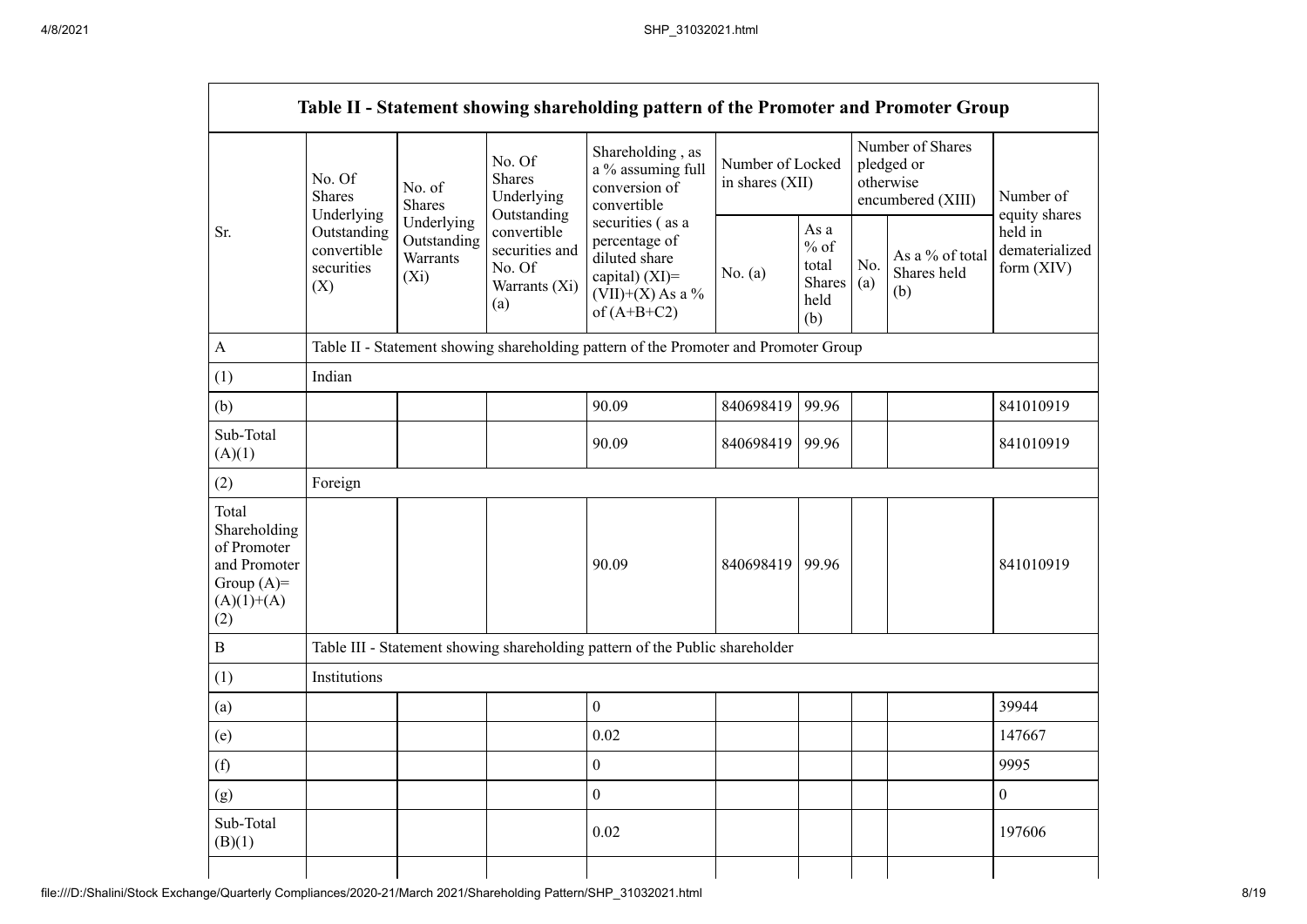## 4/8/2021 SHP\_31032021.html

| (2)                                                                         |                  |  | 7.74                                                                                          |           |       |                              | 72292640  |
|-----------------------------------------------------------------------------|------------------|--|-----------------------------------------------------------------------------------------------|-----------|-------|------------------------------|-----------|
| Sub-Total<br>(B)(2)                                                         |                  |  | 7.74                                                                                          |           |       |                              | 72292640  |
| (3)                                                                         | Non-institutions |  |                                                                                               |           |       |                              |           |
| (a(i))                                                                      |                  |  | 1.92                                                                                          |           |       |                              | 17413281  |
| (a(ii))                                                                     |                  |  | 0.14                                                                                          |           |       |                              | 1252824   |
| (e)                                                                         |                  |  | 0.08                                                                                          |           |       |                              | 717245    |
| Sub-Total<br>(B)(3)                                                         |                  |  | 2.14                                                                                          |           |       |                              | 19383350  |
| <b>Total Public</b><br>Shareholding<br>$(B)=(B)(1)+$<br>$(B)(2)+(B)$<br>(3) |                  |  | 9.91                                                                                          |           |       |                              | 91873596  |
| $\mathbf C$                                                                 |                  |  | Table IV - Statement showing shareholding pattern of the Non Promoter- Non Public shareholder |           |       |                              |           |
| Total (<br>$A+B+C2$ )                                                       |                  |  | 100                                                                                           | 840698419 | 90.06 |                              | 932884515 |
| Total<br>$(A+B+C)$                                                          |                  |  | 100                                                                                           | 840698419 | 90.06 |                              | 932884515 |
|                                                                             |                  |  | Disclosure of notes in case of public share holding is less than 25 percentage                |           |       | Textual<br>Information $(1)$ |           |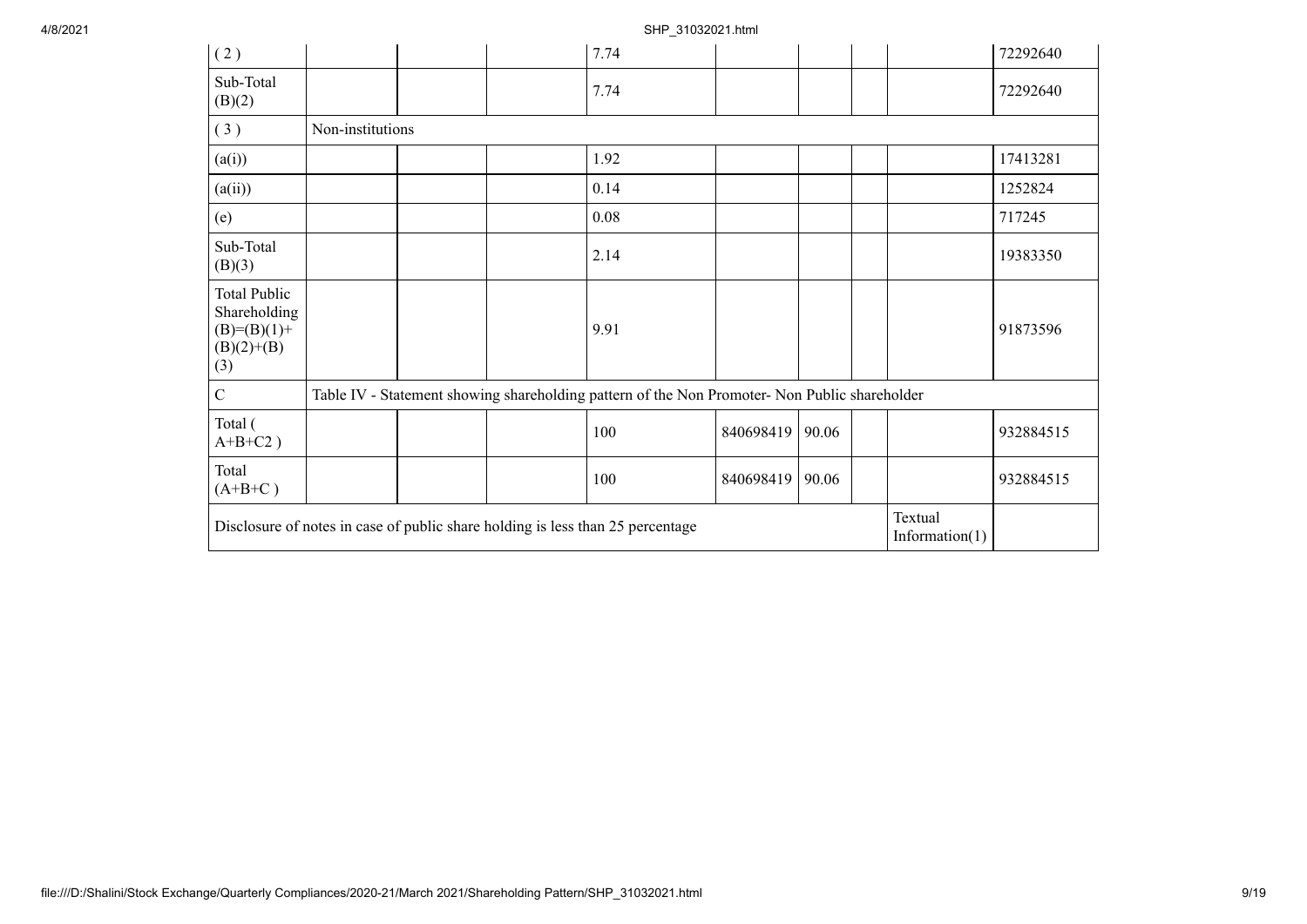| <b>Text Block</b>     |                                                                                                                                  |  |  |  |  |
|-----------------------|----------------------------------------------------------------------------------------------------------------------------------|--|--|--|--|
| Textual Information() | ITI is a Central Public Sector Undertaking. The timelines for complying SEBIs 25% Minimum Public<br>Shareholding is August 2021. |  |  |  |  |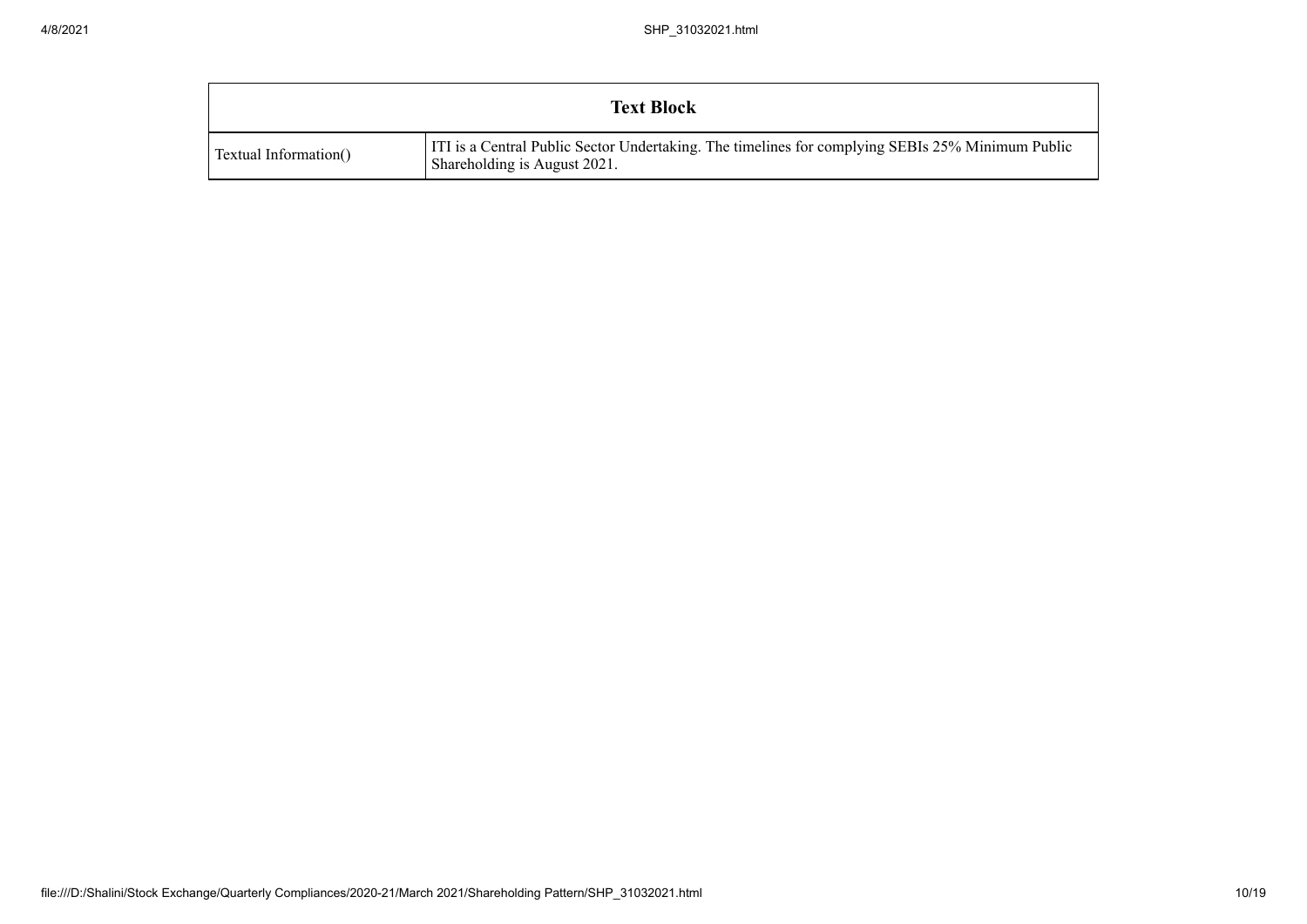| <b>Central Government/ State Government(s)</b>                                                                       |                                                               |                              |                       |  |  |  |  |
|----------------------------------------------------------------------------------------------------------------------|---------------------------------------------------------------|------------------------------|-----------------------|--|--|--|--|
| Searial No.                                                                                                          | $\mathbf{1}$                                                  | $\sqrt{2}$                   |                       |  |  |  |  |
| Name of the<br>Shareholders (I)                                                                                      | PRESIDENT OF INDIA                                            | <b>GOVERNOR OF KARNATAKA</b> | Click here to go back |  |  |  |  |
| PAN(II)                                                                                                              | ZZZZZ9999Z                                                    | ZZZZZ9999Z                   | Total                 |  |  |  |  |
| No. of fully paid<br>up equity shares<br>$held$ (IV)                                                                 | 840698419                                                     | 312500                       | 841010919             |  |  |  |  |
| No. Of Partly paid-<br>up equity shares<br>held(V)                                                                   |                                                               |                              |                       |  |  |  |  |
| No. Of shares<br>underlying<br>Depository<br>Receipts (VI)                                                           |                                                               |                              |                       |  |  |  |  |
| Total nos. shares<br>held $(VII) = (IV) +$<br>$(V)$ + $(VI)$                                                         | 840698419                                                     | 312500                       | 841010919             |  |  |  |  |
| Shareholding as a<br>% of total no. of<br>shares (calculated<br>as per SCRR,<br>1957) (VIII) As a<br>% of $(A+B+C2)$ | 90.06                                                         | 0.03                         | 90.09                 |  |  |  |  |
|                                                                                                                      | Number of Voting Rights held in each class of securities (IX) |                              |                       |  |  |  |  |
| Class eg: X                                                                                                          | 840698419                                                     | 312500                       | 841010919             |  |  |  |  |
| Class eg:y                                                                                                           |                                                               |                              |                       |  |  |  |  |
| Total                                                                                                                | 840698419                                                     | 312500                       | 841010919             |  |  |  |  |
| Total as a % of<br><b>Total Voting rights</b>                                                                        | 90.06                                                         | 0.03                         | 90.09                 |  |  |  |  |
| No. Of Shares<br>Underlying<br>Outstanding                                                                           |                                                               |                              |                       |  |  |  |  |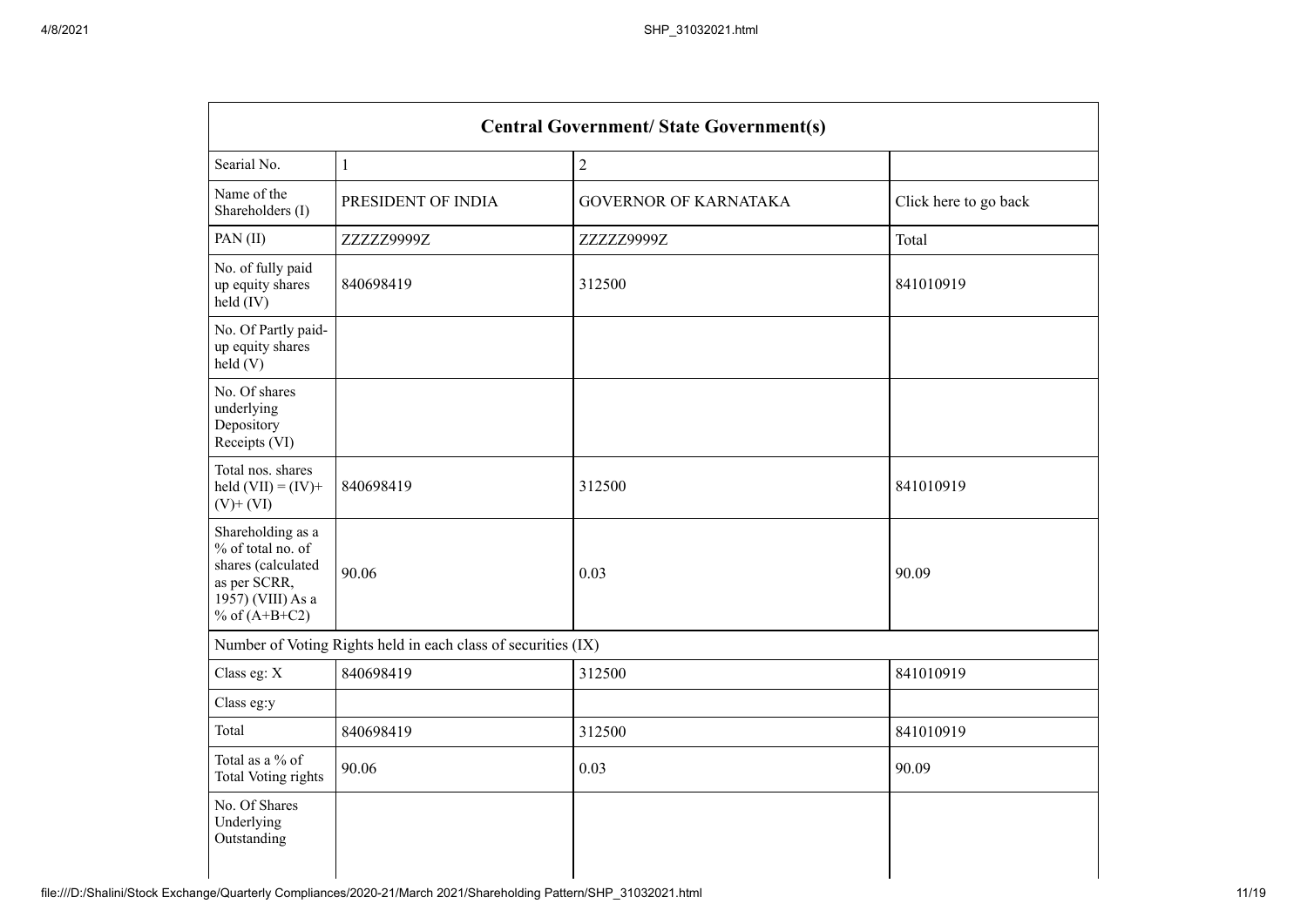| convertible<br>securities $(X)$                                                                                                                                                      |                                                         |                        |           |
|--------------------------------------------------------------------------------------------------------------------------------------------------------------------------------------|---------------------------------------------------------|------------------------|-----------|
| No. of Shares<br>Underlying<br>Outstanding<br>Warrants (Xi)                                                                                                                          |                                                         |                        |           |
| No. Of Shares<br>Underlying<br>Outstanding<br>convertible<br>securities and<br>warrants $(X)$                                                                                        |                                                         |                        |           |
| Shareholding, as a<br>% assuming full<br>conversion of<br>convertible<br>securities (as a<br>percentage of<br>diluted share<br>capital) (XI)=<br>$(VII)+(X)$ As a %<br>of $(A+B+C2)$ | 90.06                                                   | 0.03                   | 90.09     |
| Number of Locked in shares (XII)                                                                                                                                                     |                                                         |                        |           |
| No. $(a)$                                                                                                                                                                            | 840698419                                               | $\boldsymbol{0}$       | 840698419 |
| As a % of total<br>Shares held (b)                                                                                                                                                   | 100                                                     | $\boldsymbol{0}$       | 99.96     |
|                                                                                                                                                                                      | Number of Shares pledged or otherwise encumbered (XIII) |                        |           |
| No. $(a)$                                                                                                                                                                            |                                                         |                        |           |
| As a % of total<br>Shares held (b)                                                                                                                                                   |                                                         |                        |           |
| Number of equity<br>shares held in<br>dematerialized<br>form (XIV)                                                                                                                   | 840698419                                               | 312500                 | 841010919 |
| Reason for not providing PAN                                                                                                                                                         |                                                         |                        |           |
| Reason for not<br>providing PAN                                                                                                                                                      | Textual Information(1)                                  | Textual Information(2) |           |
| Shareholder type                                                                                                                                                                     | Promoter                                                | Promoter Group         |           |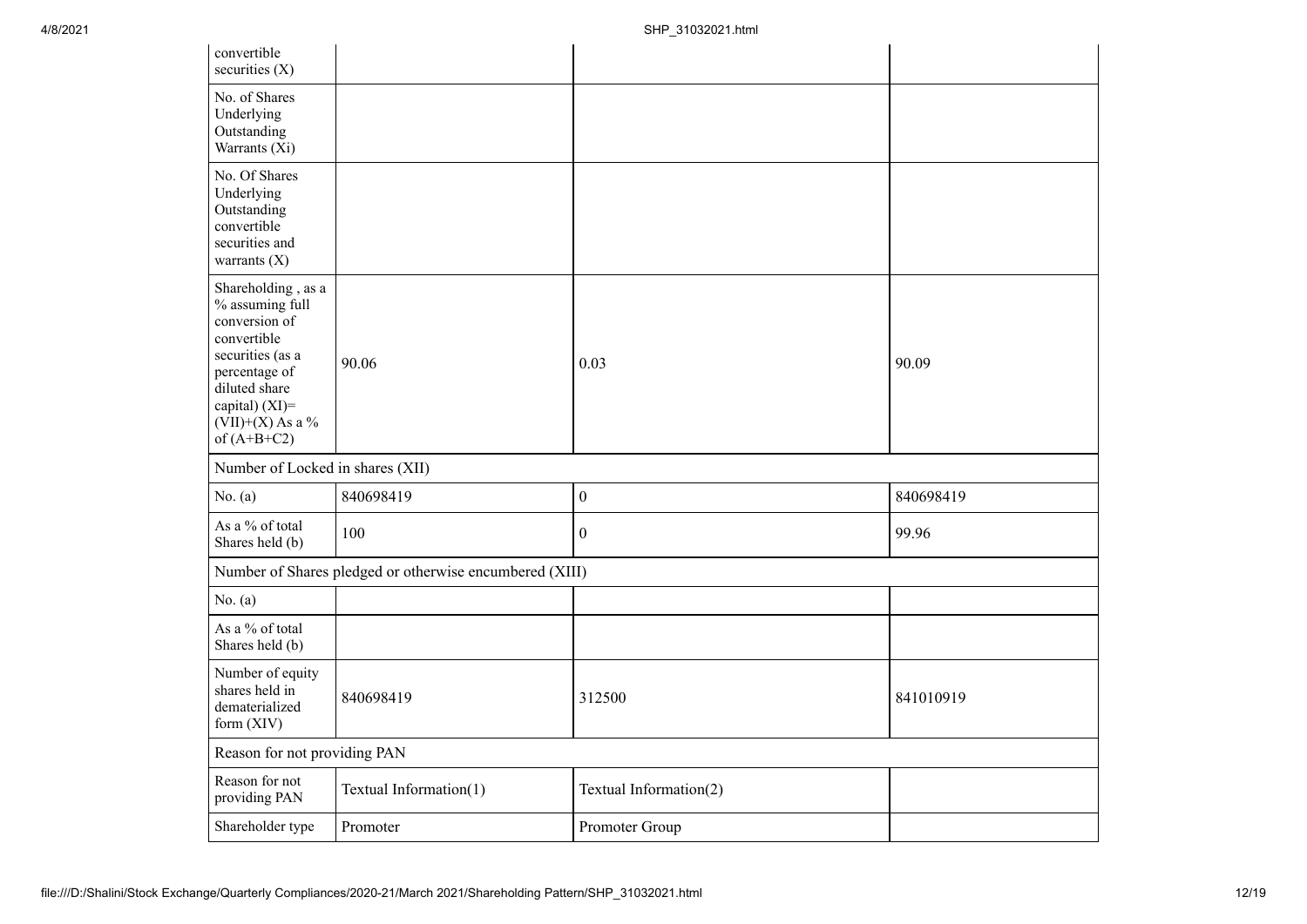|                        | <b>Text Block</b>                             |  |  |  |  |  |
|------------------------|-----------------------------------------------|--|--|--|--|--|
| Textual Information(1) | Government Holdings Pan Number is EXEMPTCATG. |  |  |  |  |  |
| Textual Information(2) | Government Holdings Pan Number is EXEMPTCATG. |  |  |  |  |  |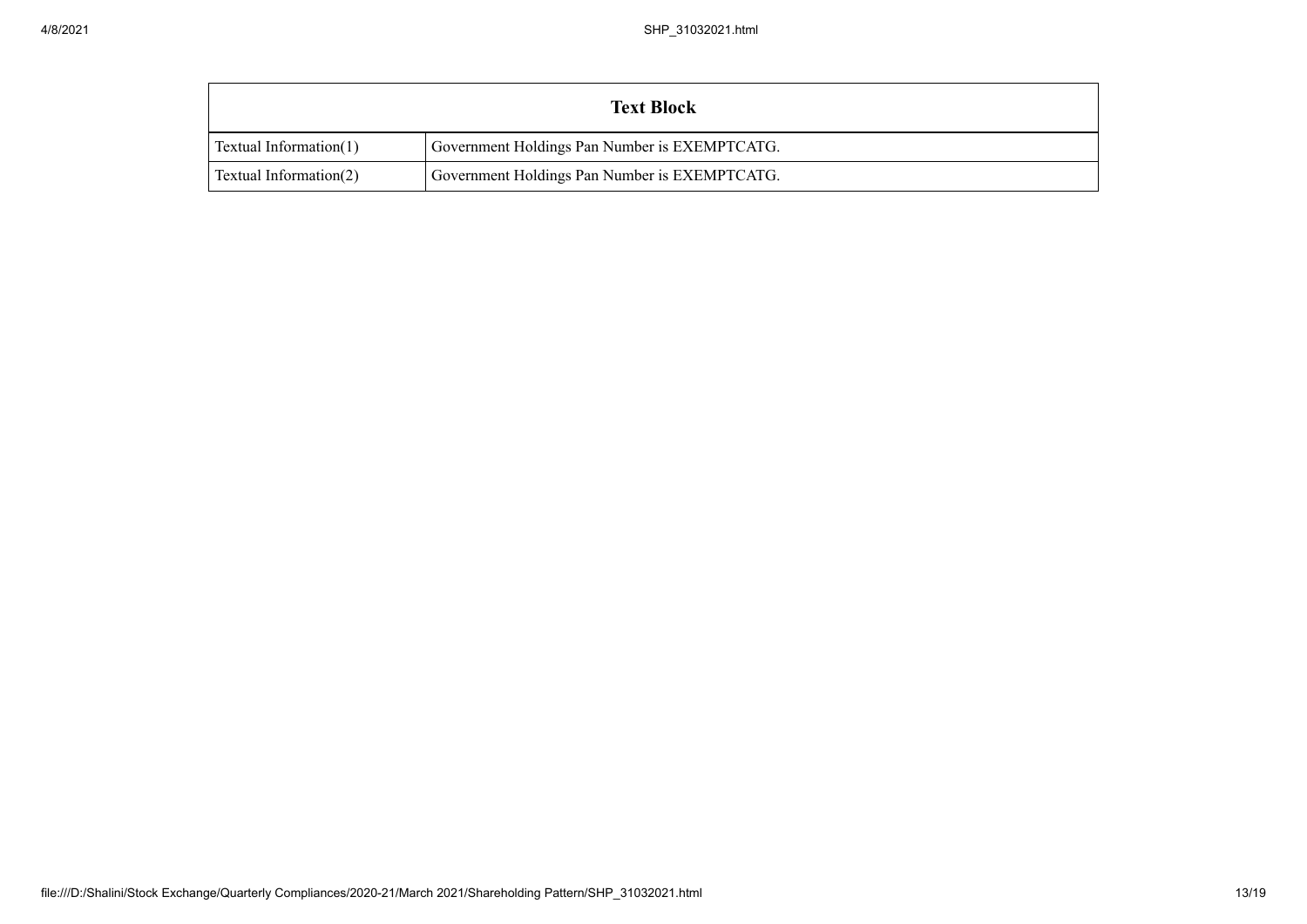| <b>Central Government/ State Government(s)/ President of India</b>                                                   |                                                               |                       |  |
|----------------------------------------------------------------------------------------------------------------------|---------------------------------------------------------------|-----------------------|--|
| Searial No.                                                                                                          | $\,1\,$                                                       |                       |  |
| Name of the<br>Shareholders (I)                                                                                      | SPECIAL NATIONAL INVESTMENT FUND                              | Click here to go back |  |
| PAN(II)                                                                                                              | ZZZZZ9999Z                                                    | Total                 |  |
| No. of fully paid<br>up equity shares<br>$\text{held}(\text{IV})$                                                    | 72292640                                                      | 72292640              |  |
| No. Of Partly paid-<br>up equity shares<br>held(V)                                                                   |                                                               |                       |  |
| No. Of shares<br>underlying<br>Depository<br>Receipts (VI)                                                           |                                                               |                       |  |
| Total nos. shares<br>held $(VII) = (IV) +$<br>$(V)$ + $(VI)$                                                         | 72292640                                                      | 72292640              |  |
| Shareholding as a<br>% of total no. of<br>shares (calculated<br>as per SCRR,<br>1957) (VIII) As a<br>% of $(A+B+C2)$ | 7.74                                                          | 7.74                  |  |
|                                                                                                                      | Number of Voting Rights held in each class of securities (IX) |                       |  |
| Class eg: X                                                                                                          | 72292640                                                      | 72292640              |  |
| Class eg:y                                                                                                           |                                                               |                       |  |
| Total                                                                                                                | 72292640                                                      | 72292640              |  |
| Total as a % of<br>Total Voting rights                                                                               | 7.74                                                          | 7.74                  |  |
| No. Of Shares<br>Underlying<br>Outstanding                                                                           |                                                               |                       |  |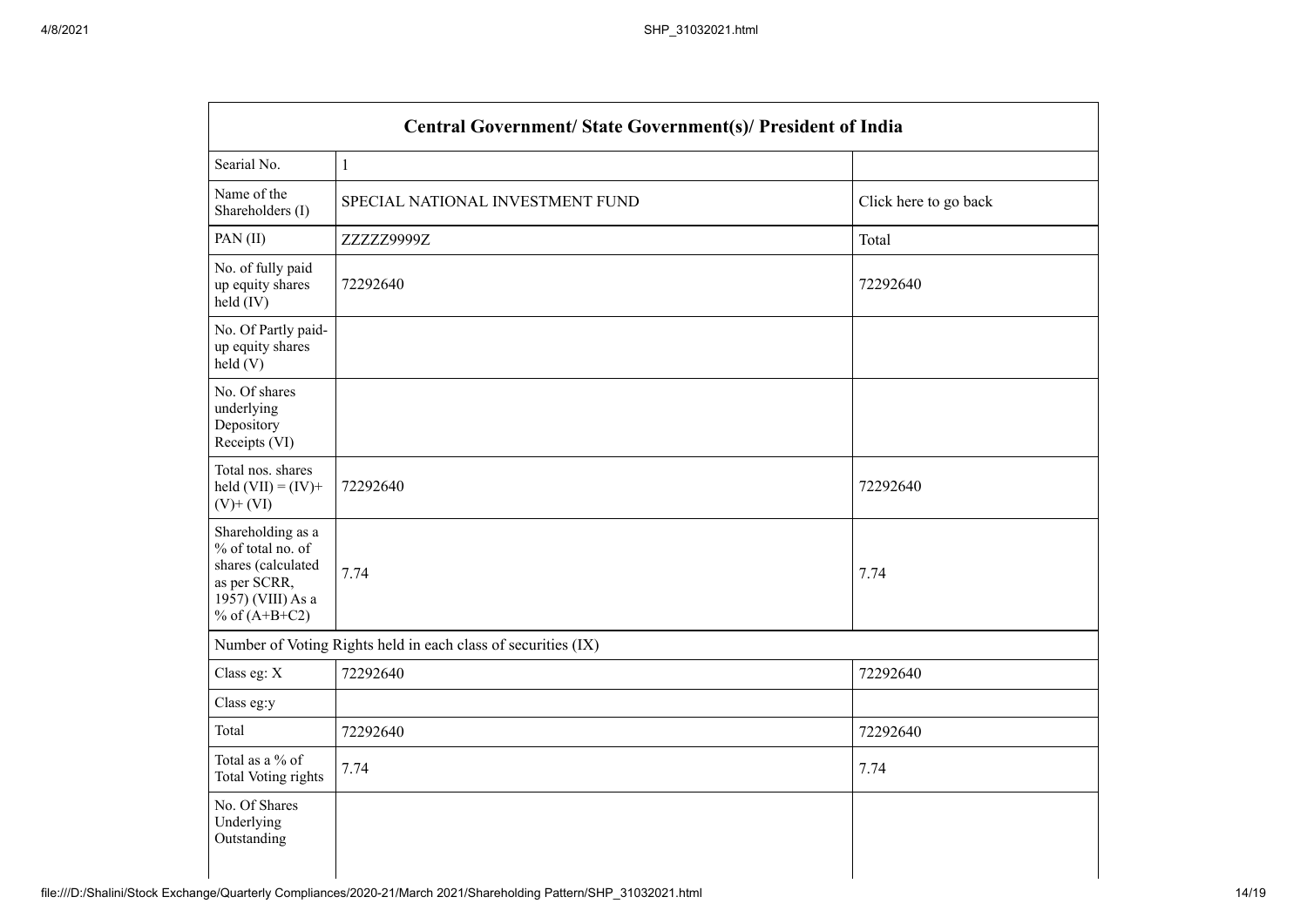| convertible<br>securities $(X)$                                                                                                                                                      |                        |          |  |
|--------------------------------------------------------------------------------------------------------------------------------------------------------------------------------------|------------------------|----------|--|
| No. of Shares<br>Underlying<br>Outstanding<br>Warrants (Xi)                                                                                                                          |                        |          |  |
| No. Of Shares<br>Underlying<br>Outstanding<br>convertible<br>securities and No.<br>Of Warrants (Xi)<br>(a)                                                                           |                        |          |  |
| Shareholding, as a<br>% assuming full<br>conversion of<br>convertible<br>securities (as a<br>percentage of<br>diluted share<br>capital) (XI)=<br>$(VII)+(X)$ As a %<br>of $(A+B+C2)$ | 7.74                   | 7.74     |  |
| Number of Locked in shares (XII)                                                                                                                                                     |                        |          |  |
| No. $(a)$                                                                                                                                                                            |                        |          |  |
| As a % of total<br>Shares held (b)                                                                                                                                                   |                        |          |  |
| Number of equity<br>shares held in<br>dematerialized<br>form (XIV)                                                                                                                   | 72292640               | 72292640 |  |
| Reason for not providing PAN                                                                                                                                                         |                        |          |  |
| Reason for not<br>providing PAN                                                                                                                                                      | Textual Information(1) |          |  |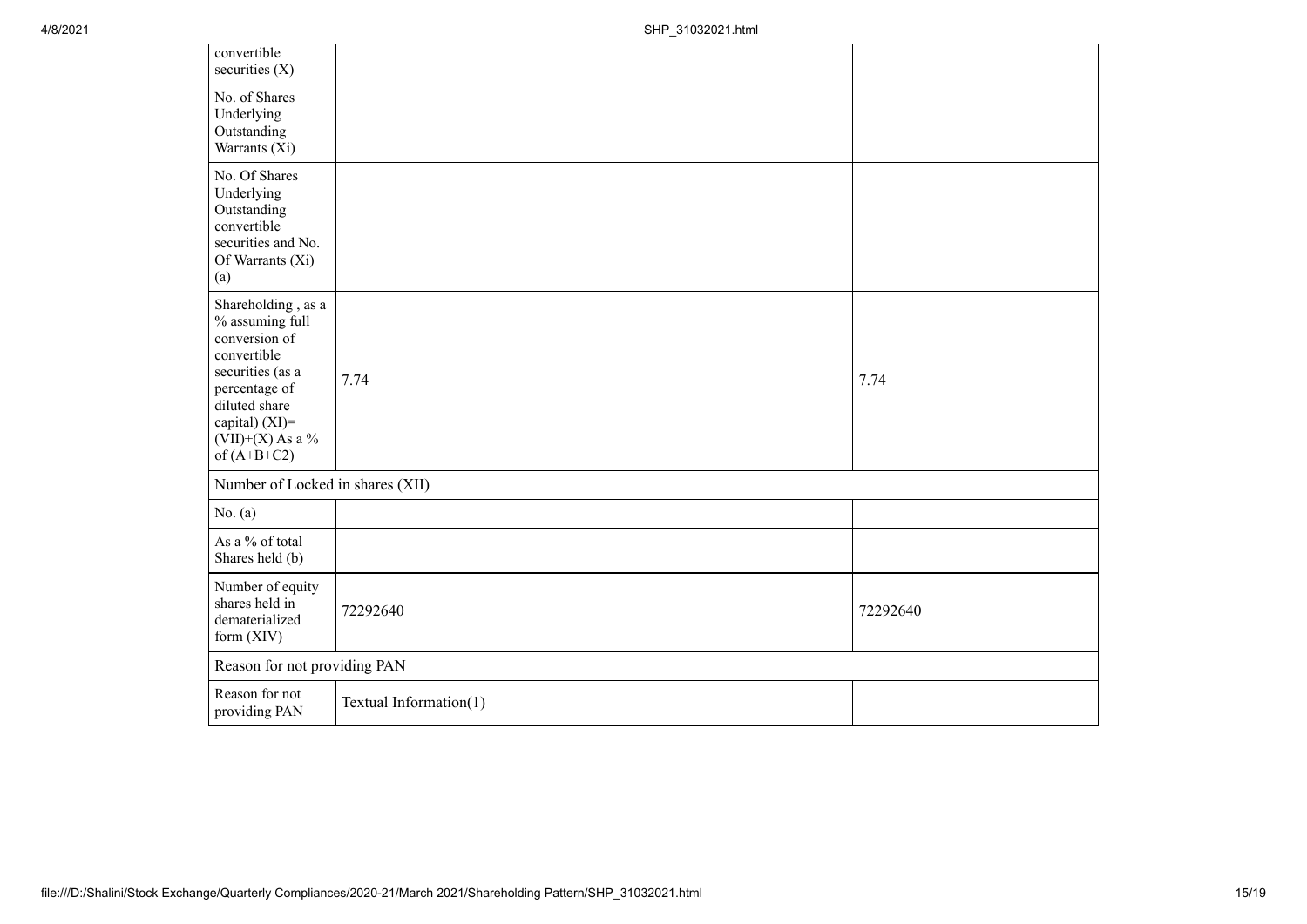| <b>Text Block</b>      |                                              |  |  |  |
|------------------------|----------------------------------------------|--|--|--|
| Textual Information(1) | GOVERNMENT HOLDING PAN NUMBER IS EXEMPTCATG. |  |  |  |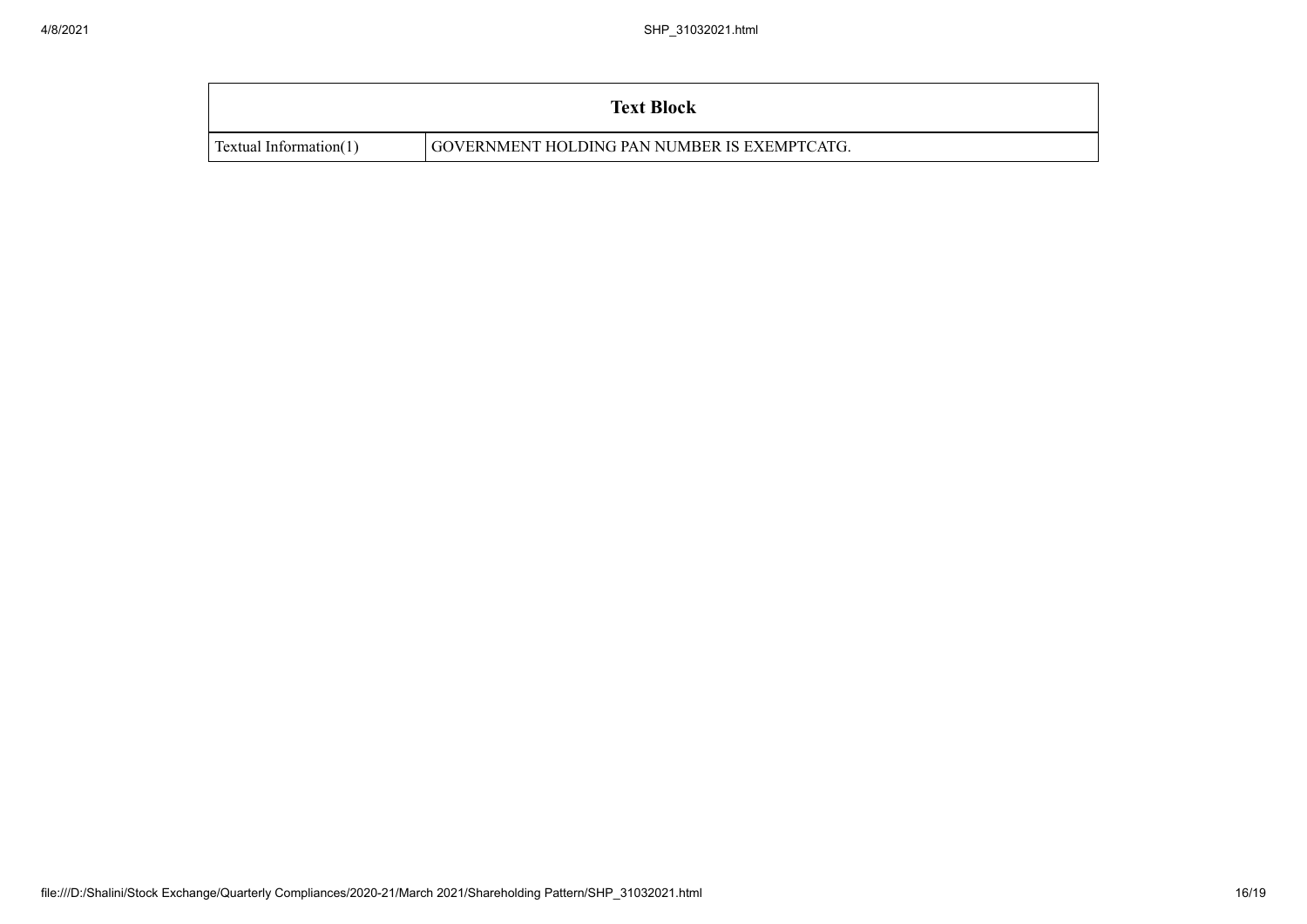| Any Other (specify)                                                                                                  |                         |                         |                  |                       |  |
|----------------------------------------------------------------------------------------------------------------------|-------------------------|-------------------------|------------------|-----------------------|--|
| Searial No.                                                                                                          | $\mathbf{1}$            | $\sqrt{2}$              | $\overline{3}$   |                       |  |
| Category                                                                                                             | <b>Bodies Corporate</b> | <b>Clearing Members</b> | <b>Trusts</b>    |                       |  |
| Category / More<br>than 1 percentage                                                                                 | Category                | Category                | Category         |                       |  |
| Name of the<br>Shareholders (I)                                                                                      |                         |                         |                  | Click here to go back |  |
| PAN $(II)$                                                                                                           |                         |                         |                  | Total                 |  |
| No. of the<br>Shareholders (I)                                                                                       | 298                     | 171                     | $\mathbf{1}$     | 470                   |  |
| No. of fully paid<br>up equity shares<br>$held$ (IV)                                                                 | 411664                  | 341181                  | 1500             | 754345                |  |
| No. Of Partly paid-<br>up equity shares<br>held $(V)$                                                                |                         |                         |                  |                       |  |
| No. Of shares<br>underlying<br>Depository<br>Receipts (VI)                                                           |                         |                         |                  |                       |  |
| Total nos. shares<br>held $(VII) = (IV) +$<br>$(V)$ + $(VI)$                                                         | 411664                  | 341181                  | 1500             | 754345                |  |
| Shareholding as a<br>% of total no. of<br>shares (calculated<br>as per SCRR,<br>1957) (VIII) As a<br>% of $(A+B+C2)$ | 0.04                    | 0.04                    | $\boldsymbol{0}$ | 0.08                  |  |
| Number of Voting Rights held in each class of securities (IX)                                                        |                         |                         |                  |                       |  |
| Class eg: X                                                                                                          | 411664                  | 341181                  | 1500             | 754345                |  |
| Class eg:y                                                                                                           |                         |                         |                  |                       |  |
| Total                                                                                                                | 411664                  | 341181                  | 1500             | 754345                |  |